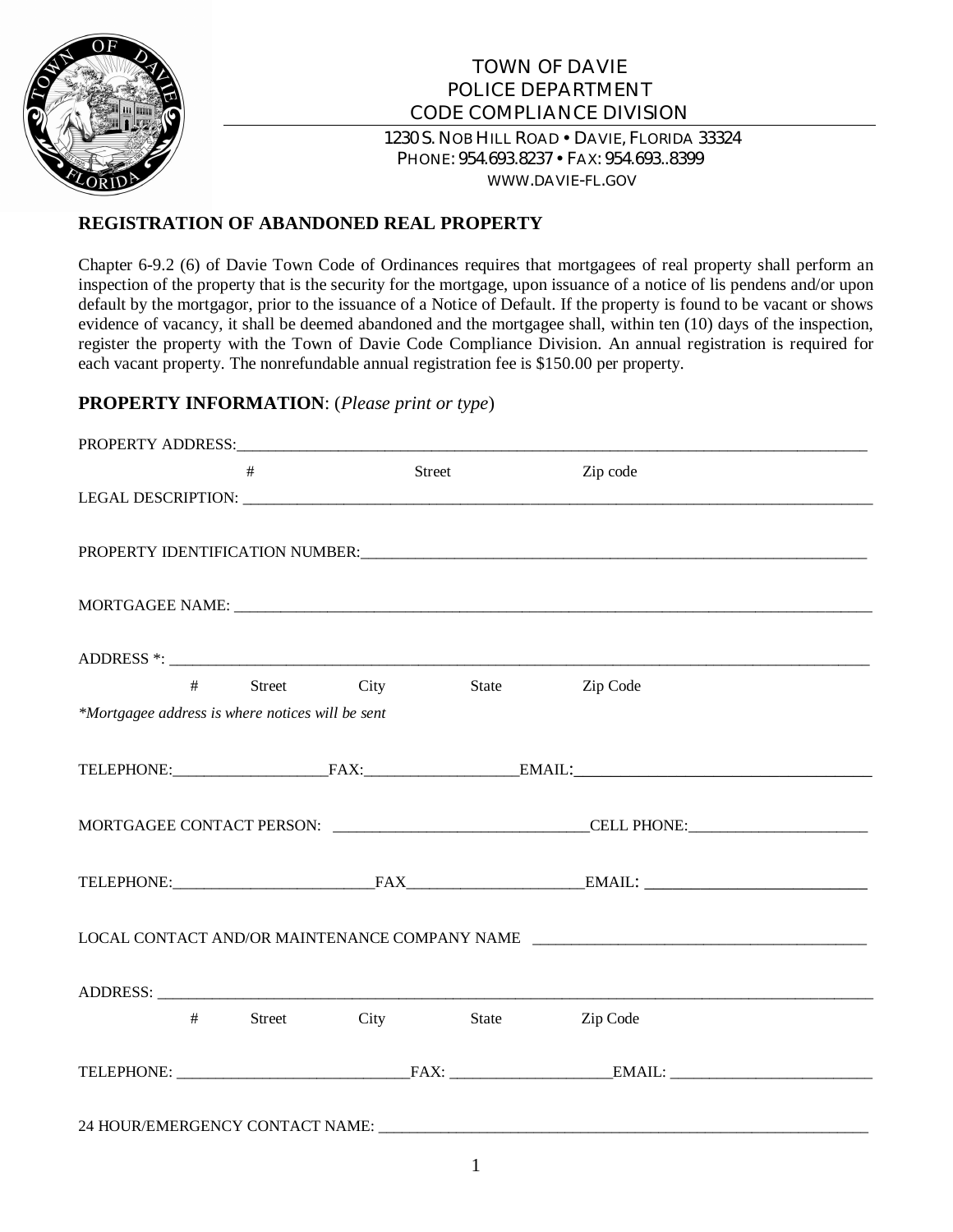|  | # |  | Street City | State | Zip Code |  |  |
|--|---|--|-------------|-------|----------|--|--|
|  |   |  |             |       |          |  |  |
|  |   |  |             |       |          |  |  |
|  |   |  |             |       |          |  |  |
|  | # |  | Street City | State | Zip Code |  |  |
|  |   |  |             |       |          |  |  |
|  |   |  |             |       |          |  |  |
|  |   |  |             |       |          |  |  |
|  |   |  |             |       |          |  |  |

### **REGISTRATION OF ABANDONED REAL PROPERTY (continued)**

It is the purpose and intent of the Town to establish a process to address the amount of abandoned real property located within the Town. It is the town's further intent to specifically establish an abandoned residential property program as a mechanism to protect residential neighborhoods from becoming blighted through the lack of adequate maintenance and security of abandoned properties.

- *1.* Section 6-9.2 (6). Registration of Abandoned Real Property: Mortgagee who holds a mortgage on real property must perform an inspection on the property upon issuance of a notice of lis pendens and/or default by the mortgagor, prior to the issuance of a Notice of Default. If the property is found to be vacant or shows signs of vacancy, it will be considered abandoned and the mortgagee has ten (10) days from the inspection to register the property with the Town of Dave Code Compliance Division. *An annual registration form is required for each vacant property.*
- *2.* If the property is occupied but remains in default, it shall be inspected by the mortgagee monthly or if the property is vacant or shows signs of vacancy it shall be considered vacant and the property must be registered with the Town of Davie. Any person or corporation that has registered must report any change of information to the Town of Davie Code Compliance Division within ten (10) days of the change.
- *3.* Sections 6-9.2 (7) (8). Maintenance and Security Requirements. Properties shall be maintained and secured in accordance with the Town of Davie Municipal Code.

All violations of Town code section 6-9.2 may be subject to the maximum penalty of \$1000.00 for the first offense; thereafter, a repeat violation of the same code section may be subject to a maximum penalty of \$5000.00.